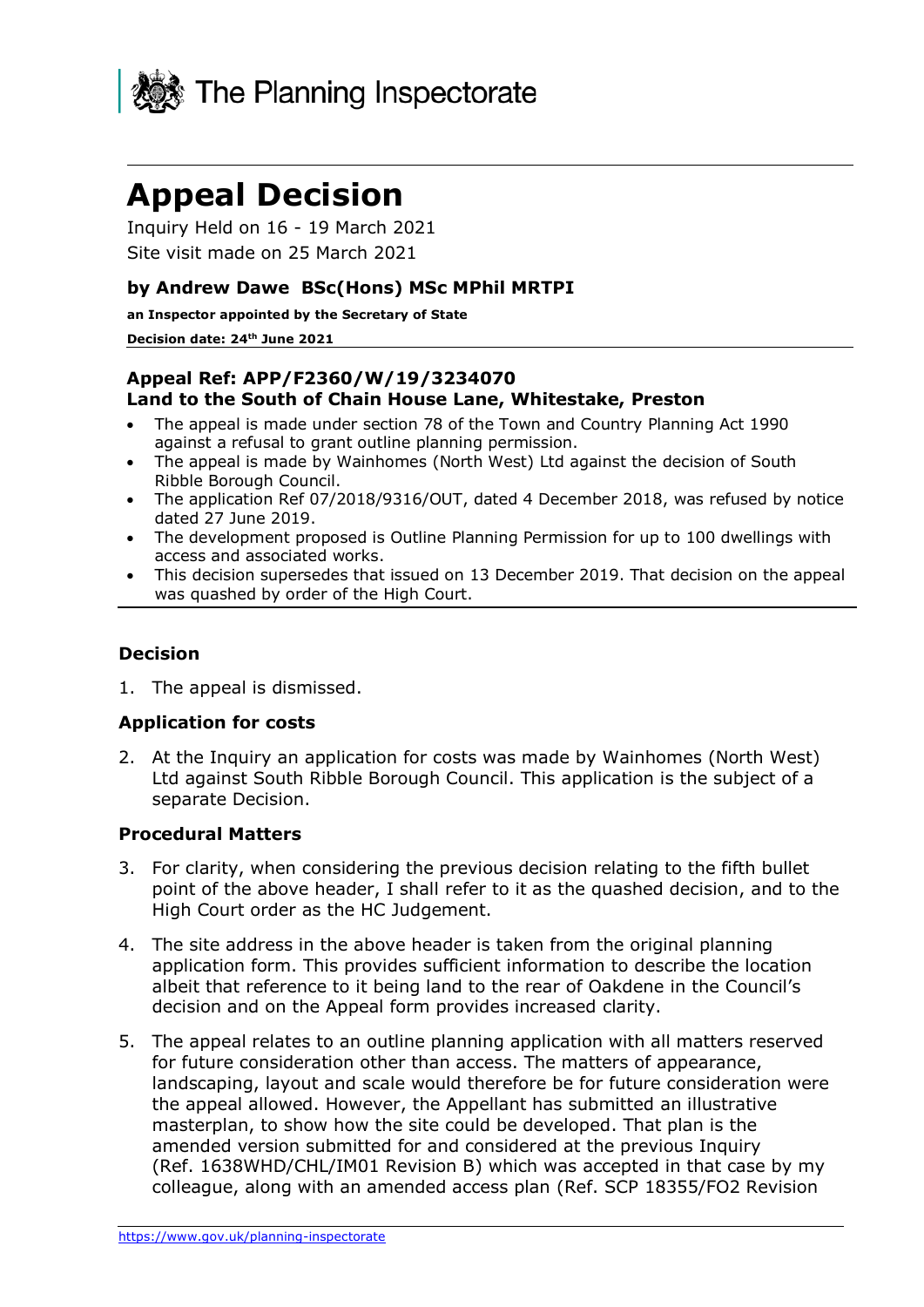B), relating to a minor alteration to the access to avoid a tree on the neighbour's boundary. I have no basis to consider differently to my colleague that the amended plans do not substantively alter the proposals, and would not prejudice the interests of interested parties. I have therefore also accepted those plans and determined the appeal on that basis.

- 6. Again, as referred to by my colleague in the quashed decision, the Council has withdrawn its third reason for refusal relating to air quality following the submission of an Air Quality Assessment. There remain no differences between the Council and Appellant on this matter which I have therefore not dealt with as a main issue, albeit acknowledging that it remains a point of concern for a number of local residents.
- 7. Among other appeal decisions submitted and referred to in relation to this appeal, one relates to Land at Cardwell Farm, Garston Road, Barton, Preston, Ref APP/N2345/W/20/3258889 (the Cardwell Farm decision). That appeal was allowed and the decision has been challenged by Preston City Council. However, that does not change the evidence before me as the decision remains in place unless it is quashed by order of the High Court. Notwithstanding that and other decisions referred to, whilst taking them into account, I have considered this appeal on its own merits based on all of the evidence before me.

## **Main Issues**

- 8. The main issues are:
	- i) the South Ribble Borough Council housing requirement and whether the Council can demonstrate a five year supply of deliverable housing sites; and
	- ii) whether the proposed development would prejudice the Council's ability to manage the comprehensive development of the wider area of safeguarded land within which the appeal site is located, with particular regard to policy G3 of the South Ribble Local Plan 2015 (the Local Plan).

# **Reasons**

- 9. Section 70(2) of the Town and Country Planning Act 1990 requires regard to be had to, amongst other things, the provisions of the development plan, so far as material to the application, and to any other material considerations. Section 38(6) of the Planning and Compulsory Purchase Act 2004 states that if regard is to be had to the development plan for the purpose of any determination to be made under the planning Acts the determination must be made in accordance with the plan unless material considerations indicate otherwise. The National Planning Policy Framework (the Framework) is such a material consideration.
- 10. The development plan for the area comprises the Central Lancashire Core Strategy (Core Strategy), adopted in July 2012, and the Local Plan adopted in July 2015. The appeal site forms part of a larger area of safeguarded land referred to in policy G3 of the Local Plan as S3: South of Coote Lane, Chain House Lane, Farington and as identified on the adopted Policies Map. Policy G3 is the only policy cited in the two remaining reasons for refusal relating to the Council's decision. Policy 4 of the Core Strategy is also directly relevant in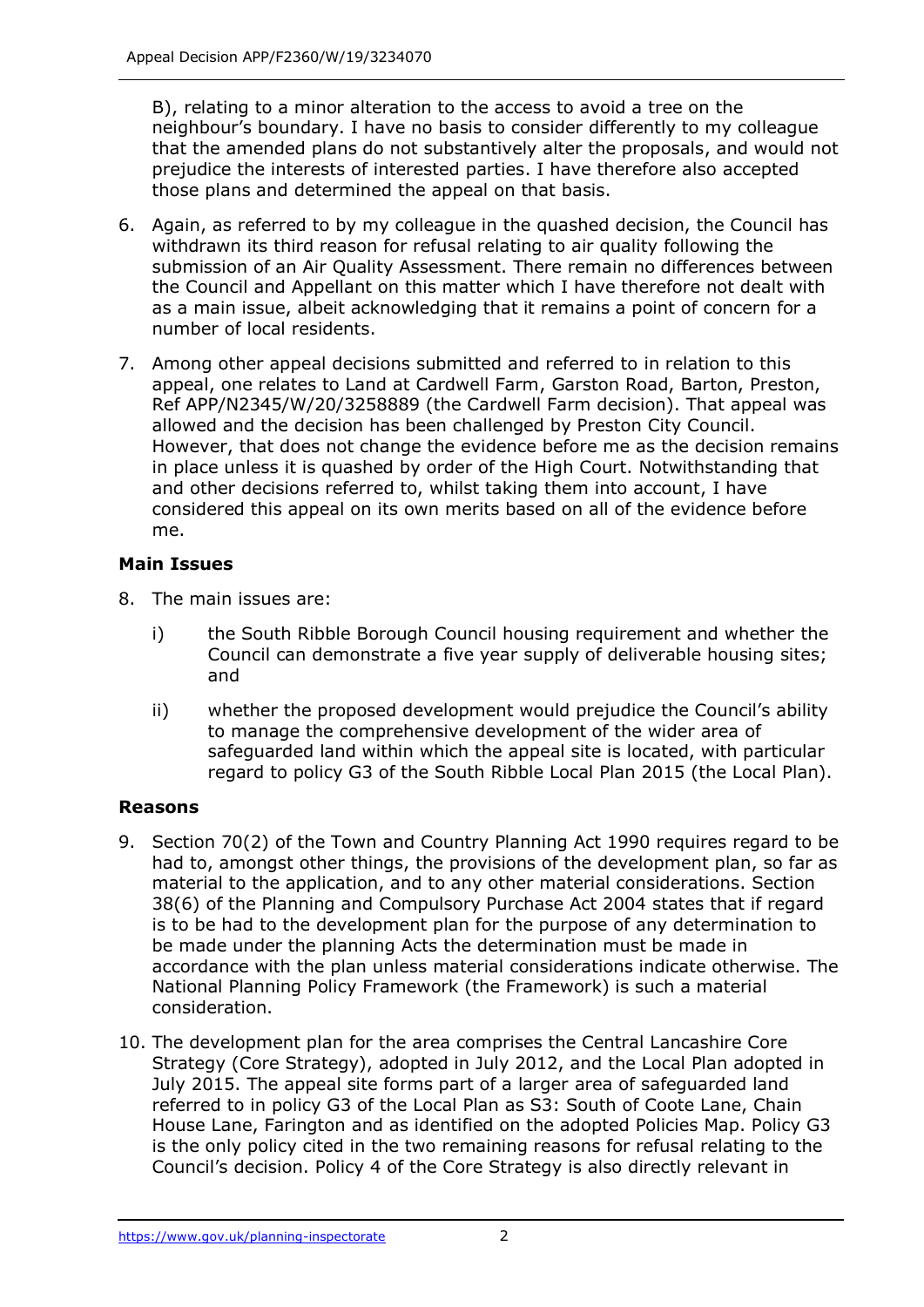relation to the housing requirement and calculation of the five year housing land supply.

#### *Housing requirement*

- 11. Policy 4 of the Core Strategy sets out the housing requirement for the three Central Lancashire authorities; Preston, South Ribble and Chorley, which form one Housing Market Area (HMA). A figure of 417 dwellings per annum (pa) is specified for South Ribble at part (a) of the Policy, and parts (b) to (d) relate to the review of housing delivery performance, and ensuring that a five year supply and sufficient housing land is identified by site allocations.
- 12. Paragraph 73 of the Framework requires local planning authorities to identify and update annually a supply of specific deliverable sites sufficient to provide a minimum of five years' worth of housing against their housing requirement set out in adopted strategic policies, or against their local housing need where those policies are more than five years old. The strategic policies within the Core Strategy are clearly more than five years old in which case footnote 37 to paragraph 73 gives the proviso 'unless these strategic policies have been reviewed and found not to require updating'. The footnote also states that where local housing need is used as the basis for assessing whether a five year supply of specific deliverable sites exists, it should be calculated using the standard method set out in national planning guidance.
- 13. The three Central Lancashire authorities entered into a Joint Memorandum of Understanding and Statement of Co-operation relating to the provision of Housing Land in September 2017 (MOU1). MOU1 was informed by a Central Lancashire Strategic Housing Market Assessment dated September 2017 (SHMA). It was agreed in MOU1 that the housing requirements set out in policy 4 of the Core Strategy should continue to apply until the adoption of a replacement local plan. This matter related to ground 1 of the HC Judgement. In this respect, Mr Justice Dove concluded that the Inspector's reasons for finding that MOU1 and the SHMA process leading up to it did not properly constitute a footnote 37 review are not legally adequate, and that her conclusions are affected by illegality in the form of an error of fact. It is now common ground between the Council and Appellant that policy 4 of the Core Strategy was subject to review in 2017 when it was found not to require updating. I have no substantive basis to consider differently.
- 14. However, importantly, the previous decision was not quashed in relation to ground 1. This was due to the points raised under ground 3 representing a fallback and that the HC Judgement found that the conclusion the Inspector reached that there had been a significant change pursuant to the Planning Practice Guidance (PPG)<sup>1</sup> arising from the introduction of the standard method (the SM) in the 2018 Framework, was a planning judgement reasonably open to her based upon a correct interpretation of the PPG, albeit that other conclusions might reasonably be reached by other Inspectors. In coming to that finding, Mr Justice Dove said that *"the language of the PPG and its proper*  interpretation did not constrain the Inspector and preclude her from reaching *the conclusion that she did, namely that the significant difference between the housing requirement in Core Strategy policy 4(a) and that generated by the standard method was capable of amounting to a significant change rendering Core Strategy policy 4(a) out of date*".

<sup>1</sup> Paragraph 062, Reference ID: 61-062-20190315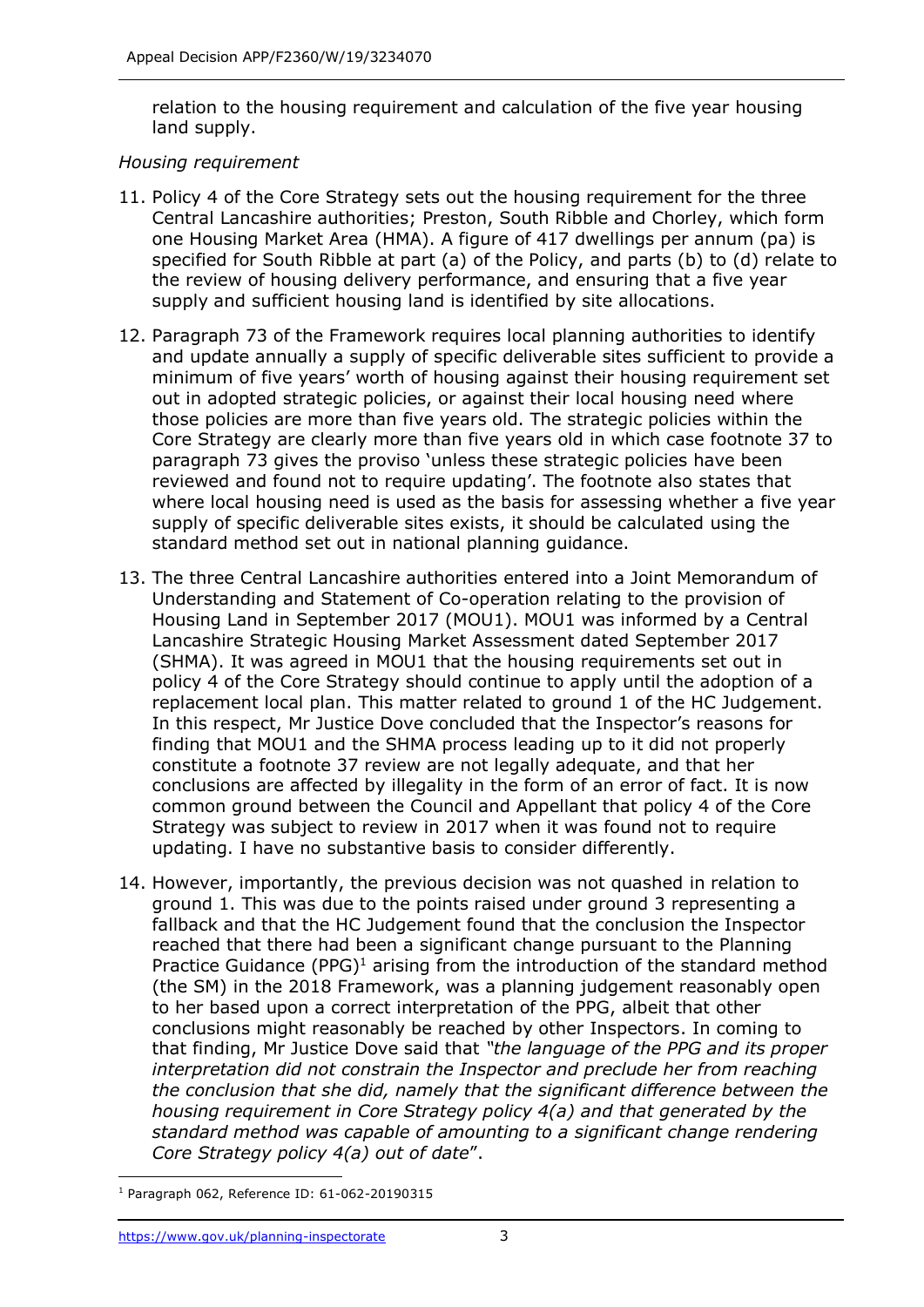- 15. I acknowledge the concern raised by the Appellant that the Framework, and paragraph 73 in particular, could not have been written with the expectation of the use of the SM rendering reviewed policies out of date. However, I do not consider that the introduction of the SM in itself represents a significant change in circumstances. Rather, the question is whether the outcome of applying the SM represents a significant change, if it is appropriate to apply the SM in the first place.
- 16. In paragraph 34 of the quashed decision, it refers to any effects of redistribution of housing and how the use of the SM will affect the other two Central Lancashire authorities, as being a matter for their own decision making and for the emerging Central Lancashire Local Plan (CLLP) in carrying out a full review of housing policies. I agree that to be the case.
- 17. Furthermore, in paragraph 36 of the quashed decision, it states that it is clear to the Inspector that the direction of travel by all three authorities is towards the SM and a re-distribution of the housing requirement based on a range of factors including population, workforce and jobs distribution and constraints (including Green Belt). This is apparent from a combination of the work relating to a second Memorandum of Understanding (MOU2), entered into by the three HMA authorities in April 2020, albeit no longer in place given the withdrawal of one of the signatories; the March 2020 Central Lancashire Housing Study which was taken into account in MOU2, even if consideration was not given to whether or not the housing requirement figure in Core Strategy policy 4 was up to date or there were grounds for concluding that there had been a significant change; the Issues and Options Consultation document, November 2019, relating to the production of the new CLLP; and the Council's Annual Housing Requirement report dated 8 March 2021.
- 18. The use of the SM in producing the emerging CLLP would be consistent with paragraph 60 of the National Planning Policy Framework (the Framework) which states, amongst other things that to determine the minimum number of homes needed, strategic policies should be informed by a local housing need assessment, conducted using the SM in national planning guidance – unless exceptional circumstances justify an alternative approach which also reflects current and future demographic trends and market signals. I therefore also consider that the direction of travel is towards use of the SM. As such, in this respect, it is reasonable to consider the implications of the Framework's introduction of the SM for the housing requirement in the context of this appeal.
- 19. I acknowledge, and agree with my colleagues in their respective appeal decisions relating to housing schemes at Land at Cardwell Farm referred to above and Pear Tree Lane, Euxton, Chorley<sup>2</sup>, that any re-distribution of housing requirement amongst the Central Lancashire Authorities should not be conducted through decision making outside of the development plan making process. However, that does not mean that the application of LHN derived from using the SM, without any subsequent re-distribution, cannot be considered in decision-making. This is apparent in those circumstances whereby the SM would be required to be used under the terms of paragraph 73 and footnote 37 of the Framework to calculate the housing requirement if adopted strategic

<sup>2</sup> Appeal decision Ref: APP/D2320/W/20/3247136 dated 11 August 2020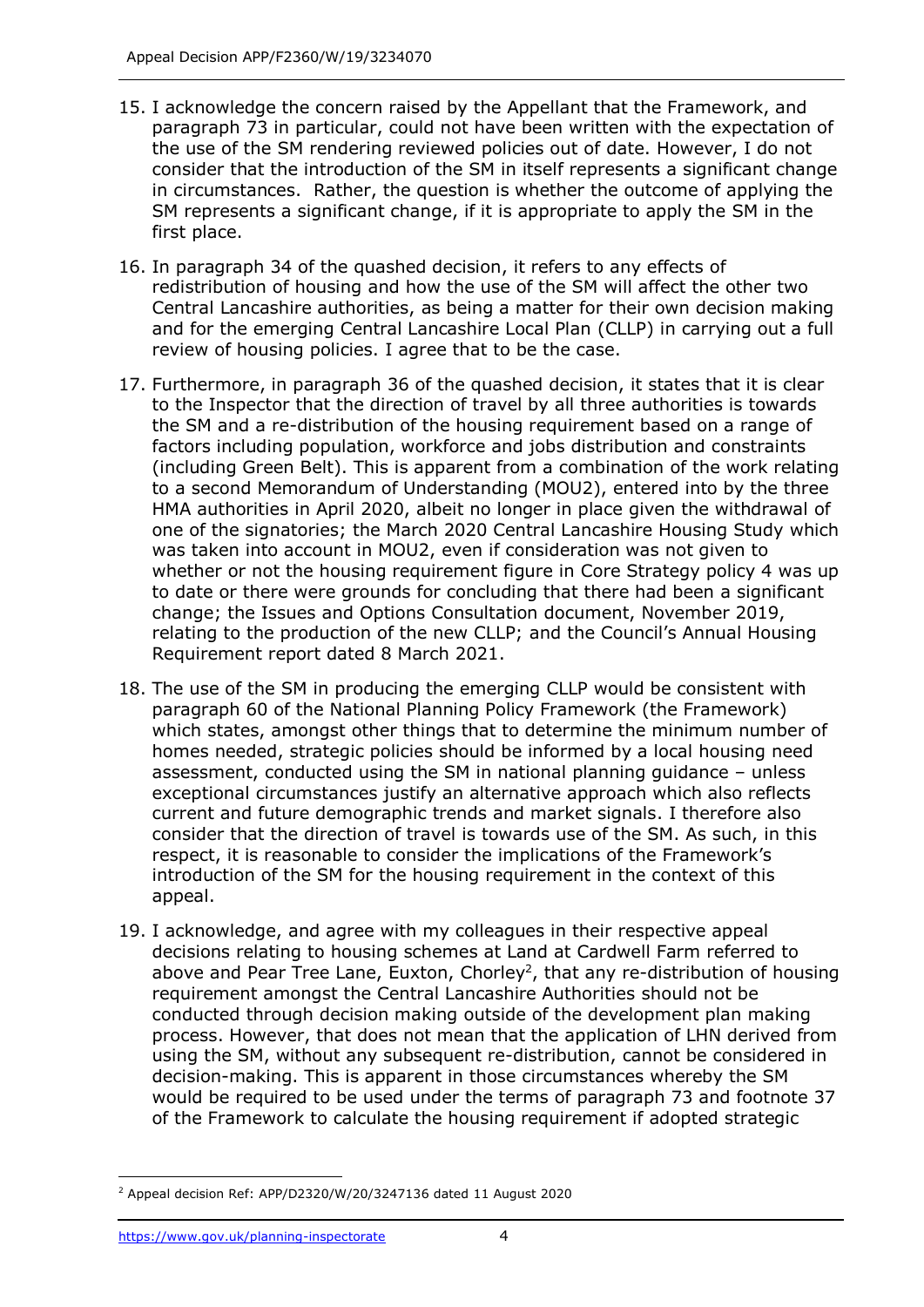policies are more than five years old and require updating, whether that follows a review or if no review has been undertaken.

- 20. In the case of Central Lancashire, notwithstanding the work conducted to inform the review of the Core Strategy and the MOU2 figures, the emerging CLLP remains at a relatively early stage in the process towards adoption. There are therefore no new housing requirement figures that are adopted or close to adoption through a new development plan with no associated agreement as to any re-distribution of housing need. I therefore have no substantive basis to consider it inappropriate to take into consideration that change in the Council's housing requirement figure resulting from the application of the SM alone without any further re-distribution.
- 21. Paragraph 062 of the PPG states, amongst other things, that where a review was undertaken prior to publication of the Framework (27 July 2018) but within the last 5 years, then that plan will continue to constitute the up-to-date plan policies unless there have been significant changes in circumstances as outlined later in paragraph 062. In this case MOU1 pre-dated the 2018 Framework and was clearly within the last 5 years.
- 22. The PPG states that local housing need will be considered to have changed significantly where a plan has been adopted prior to the standard method being implemented, on the basis of a number that is significantly below that generated using the SM. However, it does not state that to be the only scenario. The final sentence of paragraph 062 also states that this is to ensure that all housing need is planned for as quickly as reasonably possible.
- 23. Reliance on LHN calculated using the SM, rather than on a review similar to that culminating in MOU1, having regard to the HC Judgement, is therefore consistent with the PPG and paragraph 33 of the Framework, where a redistribution of housing requirement is not being considered. As such, that reliance would be a reasonable approach, regardless of MOU1 having comprised a review and whether or not the Council's Annual Housing Requirement report dated 8 March 2021 can be considered to be a policy review for the purposes of paragraph 73 and footnote 37 of the Framework.
- 24. Fundamentally, with the application of the SM in this case, the housing requirement figure would be significantly lower, 191 dwellings for South Ribble as opposed to 417 dwellings in policy 4(a) of the Core Strategy. Paragraph 33 of the Framework, regardless of it not directly referencing the calculation of housing land supply in respect of paragraph 73 of the Framework, makes it clear that, amongst other things, relevant strategic policies will need updating at least once every five years if their applicable local housing need figure has changed significantly; and they are likely to require earlier review if local housing need is expected to change significantly in the near future. It does not define what significant is nor stipulate that this relates solely to where the figure increases.
- 25. Although little weight should be afforded to the emerging CLLP due the relatively early stage it is at towards adoption, the associated Issues and Options Consultation document nevertheless states that *'it is likely that the number of homes we must deliver for this plan period of 2021-2036 will be different to our existing policy'.* That was in the context of having applied the SM and calculated the minimum number of homes required per year at the time of producing that document as being 1,033 houses across Central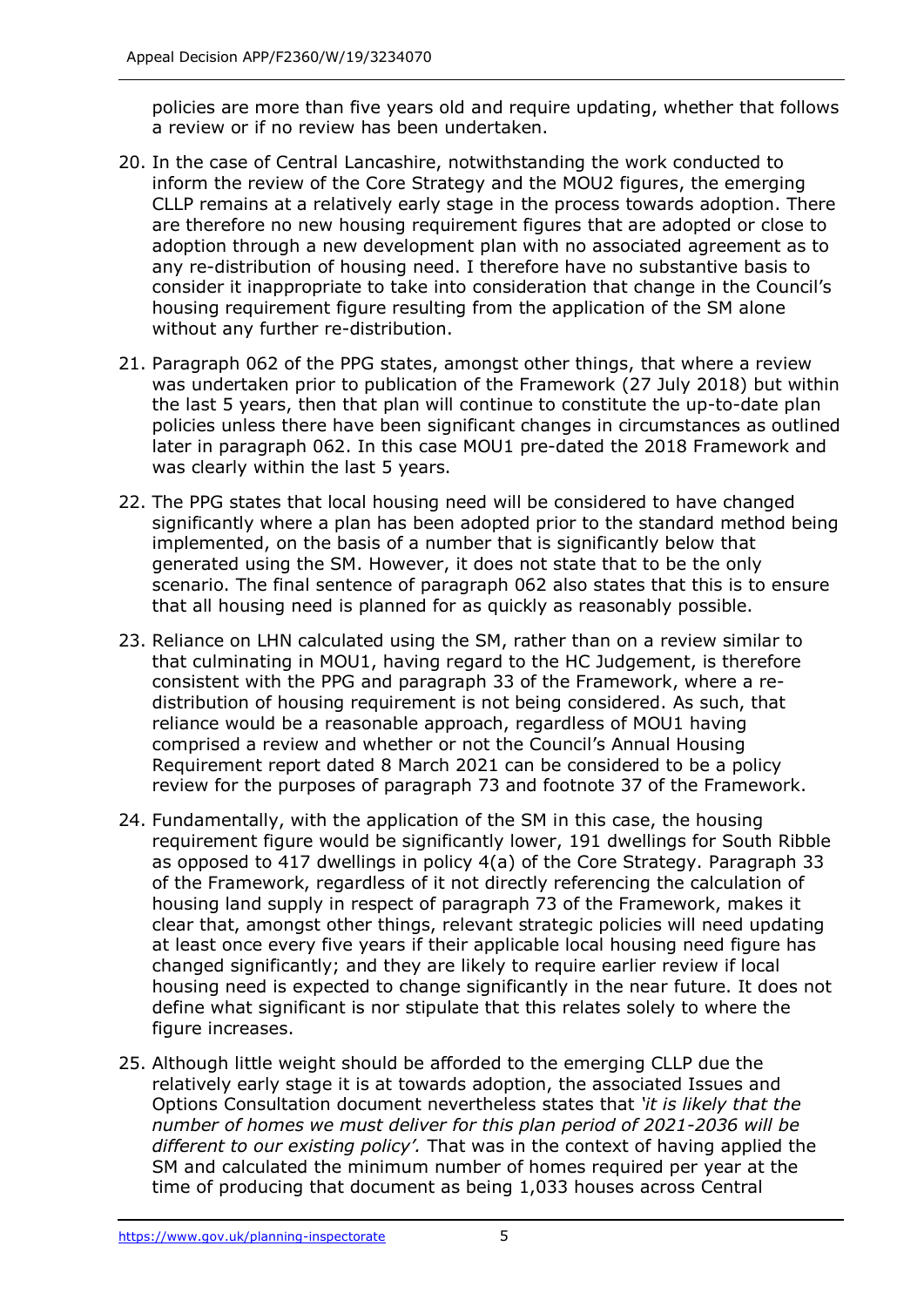Lancashire and 213 for South Ribble; albeit that it also states that the three Councils are still looking into the number of homes needed and how these will be spread across the three authorities.

- 26. Notwithstanding the work carried out surrounding MOU2, I also have no substantive basis, given that relatively early stage towards adoption of the emerging CLLP, to indicate whether or not any re-distributed figures would still amount to a significant difference to that in the Core Strategy for South Ribble. It might be the case that the actual LHN for South Ribble in the emerging CLLP is greater than the 191 dwellings. However, that is a matter for that planmaking process, as is consideration of any other factors such those surrounding the Preston, South Ribble and Lancashire City Deal, and does not diminish the situation whereby the LHN figure based on the SM represents a significant change in circumstances at the current time.
- 27. I acknowledge that such a significant reduction needs to be considered in the context of the Government's objective, set out in the Framework, of significantly boosting the supply of homes. It should also be considered in the context of the clear need for affordable housing in the Borough. Furthermore, I have taken account of the other factors set out by my colleague in relation to the Cardwell Farm decision, those relating to the continued application of Core Strategy housing requirements at the time of MOU1 remaining relevant today. He highlighted that MOU1 noted that continuing to apply the Core Strategy housing requirement would, amongst other things, reflect the spatial pattern of development set out in Core Strategy policy 1. However, that is not in the context of applying the SM and does not diminish the circumstances whereby the introduction of the SM into the Framework since MOU1, designed to achieve the Government's objective of significantly boosting the supply of homes, gives rise to a significant change, albeit a lower figure. Furthermore, it would not in any case preclude sustainable housing development, including affordable housing, above the minimum LHN figure.
- 28. In the Cardwell Farm decision, where my colleague did not find policy 4(a) to be out of date, he refers to the Council pointing to the introduction of the standard method for assessing LHN as being a significant change in circumstances since MOU1. He also refers to the quashed decision relating to this appeal and the associated HC Judgement. However, the full evidence presented to my colleague, relating to a different scheme in a different local planning authority area, is not before me to enable a clear picture of the background to his decision. That decision focuses consideration on the application of the SM in the context of MOU2, which he highlights sought to redistribute the LHN figures across those Central Lancashire Authorities. There is no attempt to do that in this case whereby the Council seeks to apply the SM without any redistribution, resulting in what I consider to be a significant difference in the housing requirement for South Ribble between that in policy 4(a) and that generated by the SM.
- 29. As referred to above, the Council has submitted what it claims, for the purposes of paragraph 73 and footnote 37 of the Framework, to be a review of the figure to be used as the basis for calculating the Council's housing land supply when determining planning applications and appeals for housing schemes. This is in the form of a Record of Executive Member Decision taken under the Scheme of Delegation dated 8 March 2021 entitled Annual Housing Requirement. The Appellant disputes whether it can be described as a review.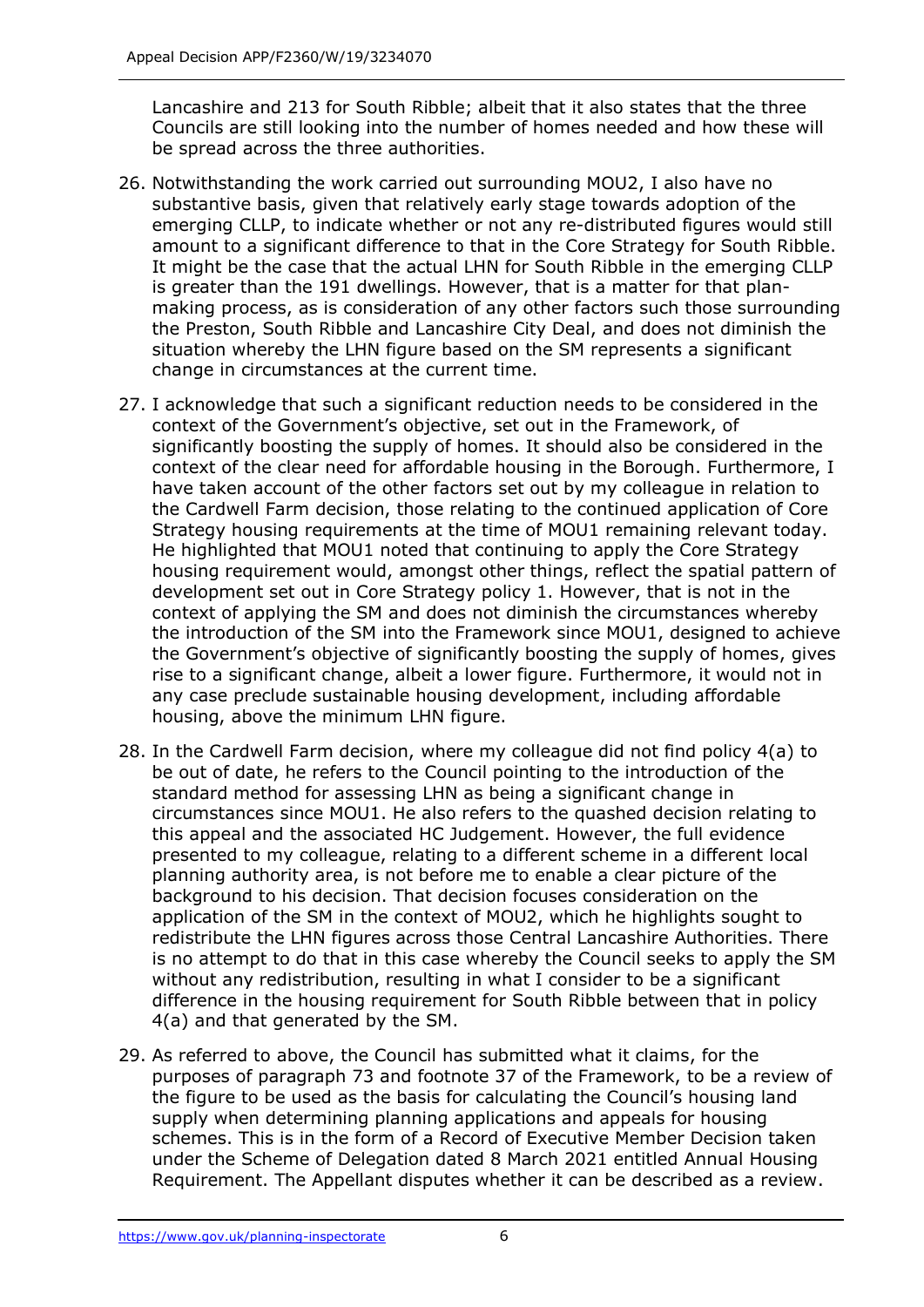Even if I were to consider that document not to be a review, it would not alter my finding in relation to the introduction of the SM resulting in a significant change in the Council's housing requirement figure that renders policy 4(a) out of date. I have therefore not considered the question of whether it constitutes a footnote 37 review in any further detail.

30. For the above reasons, I conclude that for the purposes of this appeal, it is appropriate to calculate the housing requirement against LHN using the SM due to the significant difference between the LHN figure and that of policy 4(a) amounting to a significant change in circumstances which renders policy 4(a) out of date.

## *Housing supply*

31. Based on the LHN figure of 191 dwellings per annum, it is common ground between the parties that the Council would be able to demonstrate between 10.1 and 12.7 years' worth of supply of deliverable housing sites. That difference arises due to the dispute between the Council and Appellant over the windfall allowance and the deliverability of two sites within the five year period. It represents the range from that of the Appellant's position to that of the Council's. Even if I were to accept the lower figure this would still represent a supply well in excess of the minimum five years' worth required by the Framework. Therefore, whilst having considered the evidence relating to those disputed elements, the weight afforded to either end of the above supply range would not be significantly different. As such, I have not dealt with this particular matter in any further detail.

#### *Safeguarded land*

- 32. Policy G3 of the Local Plan, in setting out areas of safeguarded land, states that such land is not designated for any specific purpose within the Plan period. It goes on to state that existing uses will for the most part remain undisturbed during the Plan period or until the Plan is reviewed. The supporting text to that policy explains, amongst other things, that the presumption against built development on these safeguarded land sites will assist in directing development towards those areas allocated for development and also ensuring the permanence of the Green Belt.
- 33. Further to the High Court Judgement, it is agreed by the Council and Appellant that policy G3 is out of date in the scenario whereby the housing requirement is derived from the application of the SM, and I have no substantive basis to consider differently. This is due to the consequences upon, and the stark difference in, the housing distribution within the Central Lancashire Authorities, as referred to in the HC Judgement and was the only reason that the previous decision was quashed. It calls into question the existing quantity and distribution of safeguarded land, albeit that these would be matters for detailed consideration and analysis in the plan-making process rather than for this decision.
- 34. Nevertheless, even though policy G3 is out of date that does not mean it should be disapplied, but rather is a factor in the weight afforded it in the planning balance. Furthermore, it is a policy that remains consistent with the Framework which in paragraph 139 sets out that when defining Green Belt boundaries, plans should, amongst other things, where necessary, identify areas of safeguarded land between the urban area and the Green Belt, in order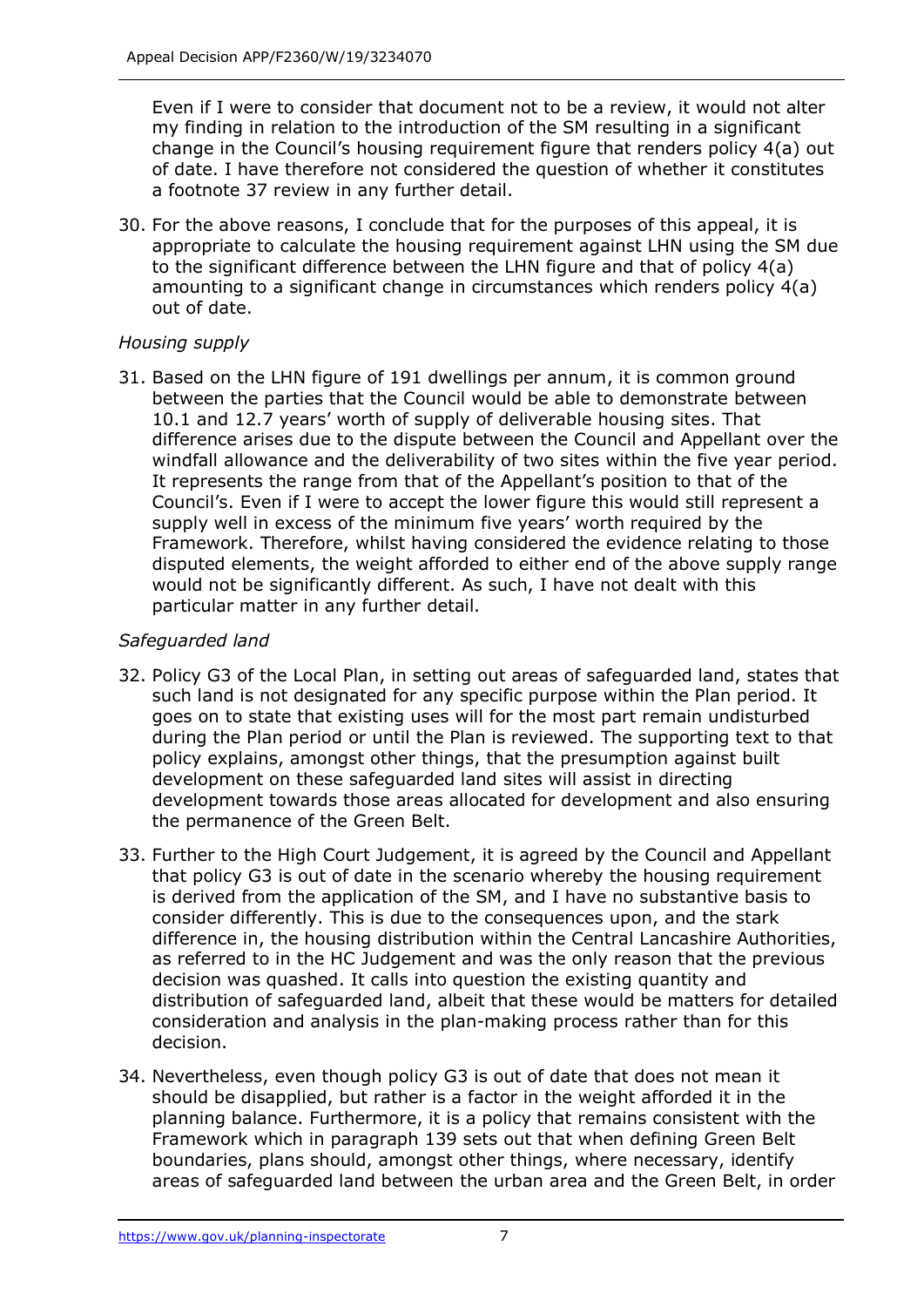to meet longer-term development needs stretching well beyond the plan period; and make clear that safeguarded land is not allocated for development at the present time. Paragraph 139(d) goes onto state that planning permission for the permanent development of safeguarded land should only be granted following an update to a plan which proposes the development.

- 35. Although the proposed development would occupy only a relatively small part of area S3, it would still be a major form of development. The supporting text to policy G3 clarifies that some appropriate minor residential development adjacent to other properties would be considered. I, like my colleague in the quashed decision, do not consider the proposed scheme for up to 100 dwellings to represent minor residential development. As such, it would not be of a sufficiently small scale to be construed as ensuring that existing uses on the safeguarded land would for the most part remain undisturbed.
- 36. Notwithstanding any other material considerations relating to policy G3 being out of date, the proposed development would be contrary to that first element of policy G3 referred to above. Furthermore, as I have found that the Council has a minimum of 10.1 years' worth of supply of deliverable housing sites, this would not put pressure on this safeguarded land to be developed now to meet an unmet need.
- 37. Policy G3 of the Local Plan goes on to state further that planning permission will not be granted for development which would prejudice potential longer term, comprehensive development of the land.
- 38. The submitted illustrative masterplan shows how vehicular and pedestrian access could be provided to adjoining land owned by Homes England. Furthermore, a joint illustrative masterplan prepared by the Appellant and Homes England, relating to the wider area of land comprising the site and that adjoining land, shows how access could be provided comprehensively to and between both sites. Unencumbered and unfettered access from the appeal site to the Homes England land could also be secured by a condition.
- 39. I acknowledge that this joint masterplan has not been submitted in connection with a planning application for that wider area of land comprising the two sites and that, as such, no formal consultation has been undertaken. Nevertheless, it does give an indication as to how the proposed development could be implemented without prejudicing development of that adjacent land. Furthermore, I acknowledge that the majority of the remaining part of S3, the land south of Coote Lane, is physically separated from the site by Church Lane and the railway line and thereby unlikely to be prejudiced in terms of access and so could be developed independently.
- 40. This corresponds with the examining Inspector in her Report dated 9 June 2015 on the examination into the site allocations and development management policies development plan document, where she referred to the site and land to the east, also in S3, as being physically separate parcels of land and that it would no doubt be possible for them to be developed in isolation. She does however go on to say that one of the benefits of promoting a comprehensive development of the larger allocated and safeguarded sites is that they would provide the opportunity to plan to meet the need for essential infrastructure improvements. She goes on to say that piecemeal development of smaller parcels of land within the overall site allocation is unlikely to provide the same opportunity.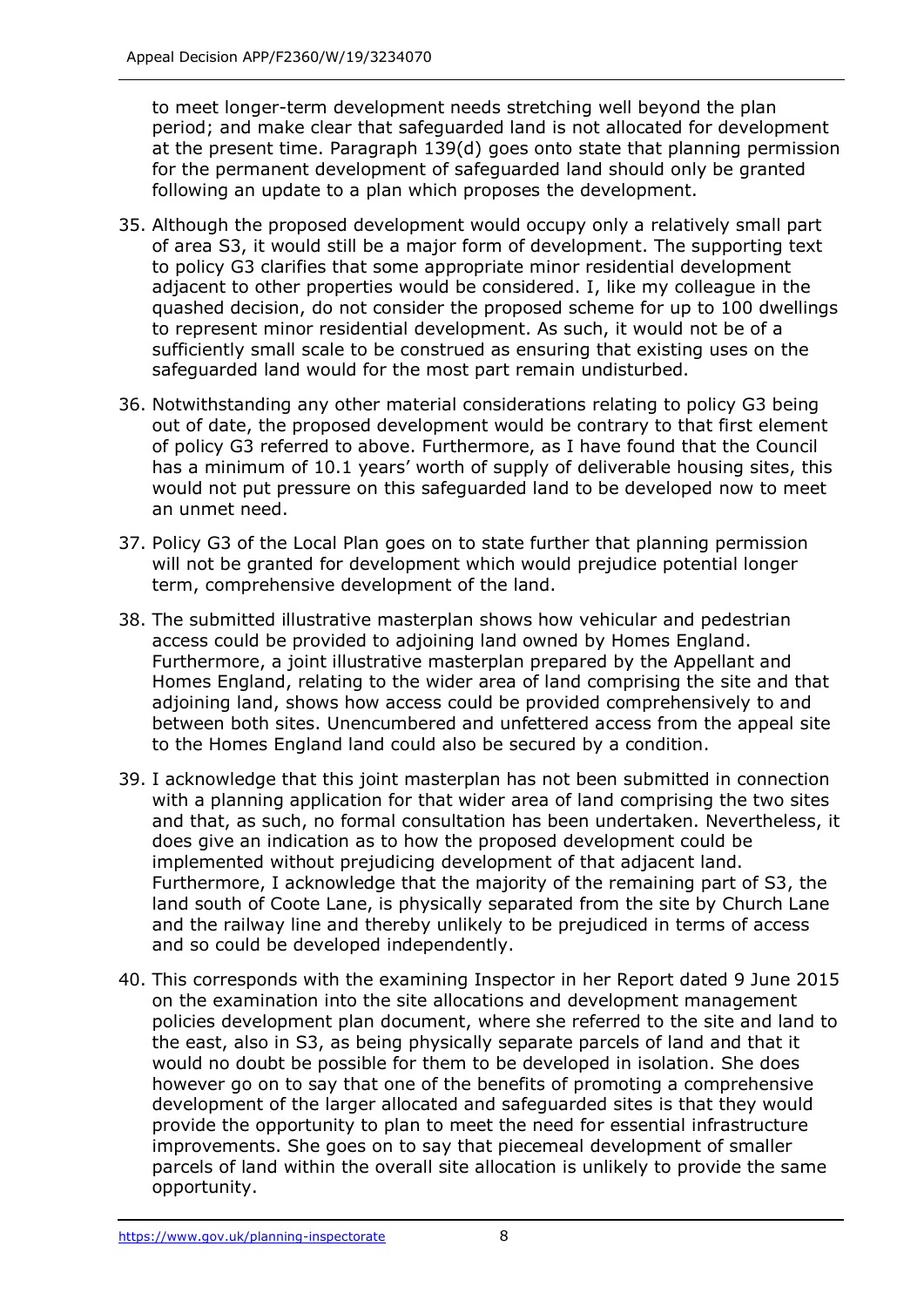- 41. Furthermore, section 12 of the Framework relates to achieving well-designed places and my colleague, in the quashed decision, referred to the implications of piecemeal development of the S3 area as a whole. It was highlighted that there was no evidence to suggest that 100 dwellings alone would warrant contributions to, for example, local education provision and a nearby railway crossing at the present time or that such contributions would meet the tests in paragraph 56 of the Framework. I agree with this position and that the development of S3 as a whole may require local infrastructure improvements to properly support it in the interests of effective placemaking and efficient infrastructure delivery.
- 42. There would be a risk of missing the opportunity to achieve such effective placemaking and efficient infrastructure delivery if piecemeal developments such as that proposed come forward without the umbrella of an overall masterplan approach for S3. Such a masterplan approach would be consistent with the Government's objectives in section 12 of the Framework to achieve well-designed places, including engagement with local communities and setting out a clear design vision and expectations, a finding by my colleague in the quashed decision which I have no substantive basis to disagree with. The submitted joint masterplan by the Appellant and Homes England, despite demonstrating how those particular two parts of S3 may interact in access terms in particular, does not clearly address any likely need for wider infrastructure provision.
- 43. I acknowledge that the proposals include provision for financial contributions towards local bus service improvements; to improve, enhance and maintain cycle parking at Lostock Hall train station; and towards improvements to offsite playing pitch and play space; together with provision for on-site public open space. However, that would all be tailored to the requirements of the proposed development and not to how infrastructure might be more appropriately provided for the overall development of the S3 area.
- 44. With regard to comprehensive development of the S3 area, my colleague in the previous decision also highlighted concerns raised about the extent of the distance from the existing urban area and that the proposed development would be on a pocket of safeguarded land in isolation.
- 45. In this respect I note that the site would be approximately 1.6 kilometres from Lostock Hall which is the nearest destination for a good range of shops and services to serve the day to day needs of prospective residents as well as the rail station. There is footway access alongside the intervening fairly direct roads. However, the distance involved, whilst within walking and cycling distance for some people, would be unlikely to encourage significant numbers to do so on a regular basis. Furthermore, as also highlighted by the previous Inspector, comments received from interested parties raised issues regarding the narrow roads and inadequate footways, the slope of the railway bridges and feeling unsafe when cycling. I agree that such concerns add some weight to the point about the likely degree of walking and cycling to Lostock Hall, albeit limited in the absence of substantive evidence to demonstrate that the proposed development would pose a risk to highway and pedestrian safety.
- 46. In terms of good place-making, for the above reasons, were the S3 land to be developed, an overall masterplan approach would give the opportunity to ensure the part nearest to the urban area, the land south of Coote Lane, could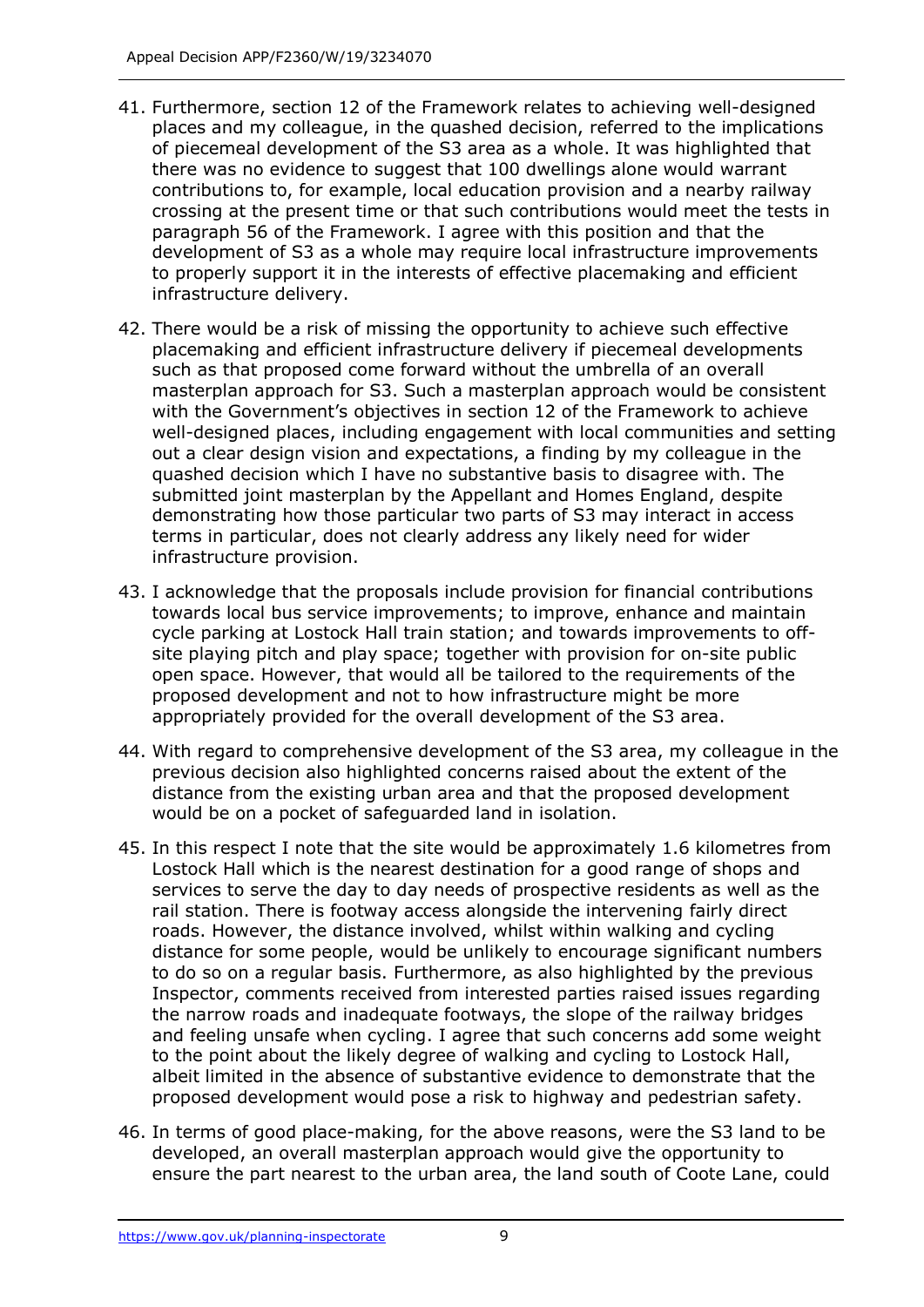be developed first or at least allow careful consideration to be given to appropriate phasing of development.

- 47. I acknowledge that the development of the allocated Pickerings Farm site on the opposite side of Chain House Lane from the site would result in a significantly altered pattern of development in the locality whereby it is currently characterised by a largely ribbon form of development alongside Chain House Lane. However, that land opposite remains undeveloped and the proposed development alone, in the absence of that allocated development or other development on nearby safeguarded land, including within S3, would stand out as an uncharacteristic and disconnected form of development in that existing local context.
- 48. For the above reasons, the proposed development would be contrary to policy G3 of the Local Plan both in terms of that policy's requirement that existing uses will for the most part remain undisturbed during the Plan period or until the Plan is reviewed, and in prejudicing potential longer term comprehensive development of the wider area of safeguarded land within which the appeal site is located. In respect of this issue, the proposed development would also be contrary to paragraph 139 and section 12 of the Framework.
- 49. I will consider this issue further in the planning balance, including in relation to policy G3 being out of date having regard to the deployment of the SM in calculating LHN and the consequences for the distribution of housing.

#### *Planning balance*

- 50. With regard to paragraph 11(d) of the Framework, the policies which are most important for determining the application are Core Strategy policy 4 and policy G3 of the Local Plan. I have found that Policy G3 and the element of policy 4 comprising paragraph 4(a) are out-of-date for the reasons given in my consideration of the main issues. The tilted balance set out in paragraph 11(d)ii of the Framework therefore applies.
- 51. I have also set out that the reasons for policy G3 being out of date calls into question the existing quantity and distribution of safeguarded land. However, I have found that the proposed development would be contrary to policy G3 and it remains the case that such extent and distribution of safeguarded land would be matters for detailed consideration and analysis in the plan-making process rather than for this decision. Furthermore, and importantly, I have found that the Council can demonstrate at least 10.1 years' worth of supply of deliverable housing sites against its requirement to provide a minimum of 5 years' supply.
- 52. There is therefore currently no substantive basis to consider that the site should be disregarded as safeguarded land and there is no housing need requirement to justify its development now. As such, whilst full weight cannot be afforded to policy G3 for the reasons relating to it being out of date, it should still be afforded significant weight.
- 53. Having regard to the Government's objective of significantly boosting the supply of homes, the proposed development comprising upto 100 dwellings, and with the potential to progress without unnecessary delay, would be a benefit in this respect. This would include the social benefit of providing 30% of those homes as needed affordable housing. However, given that the Council can demonstrate a supply of deliverable housing sites well in excess of the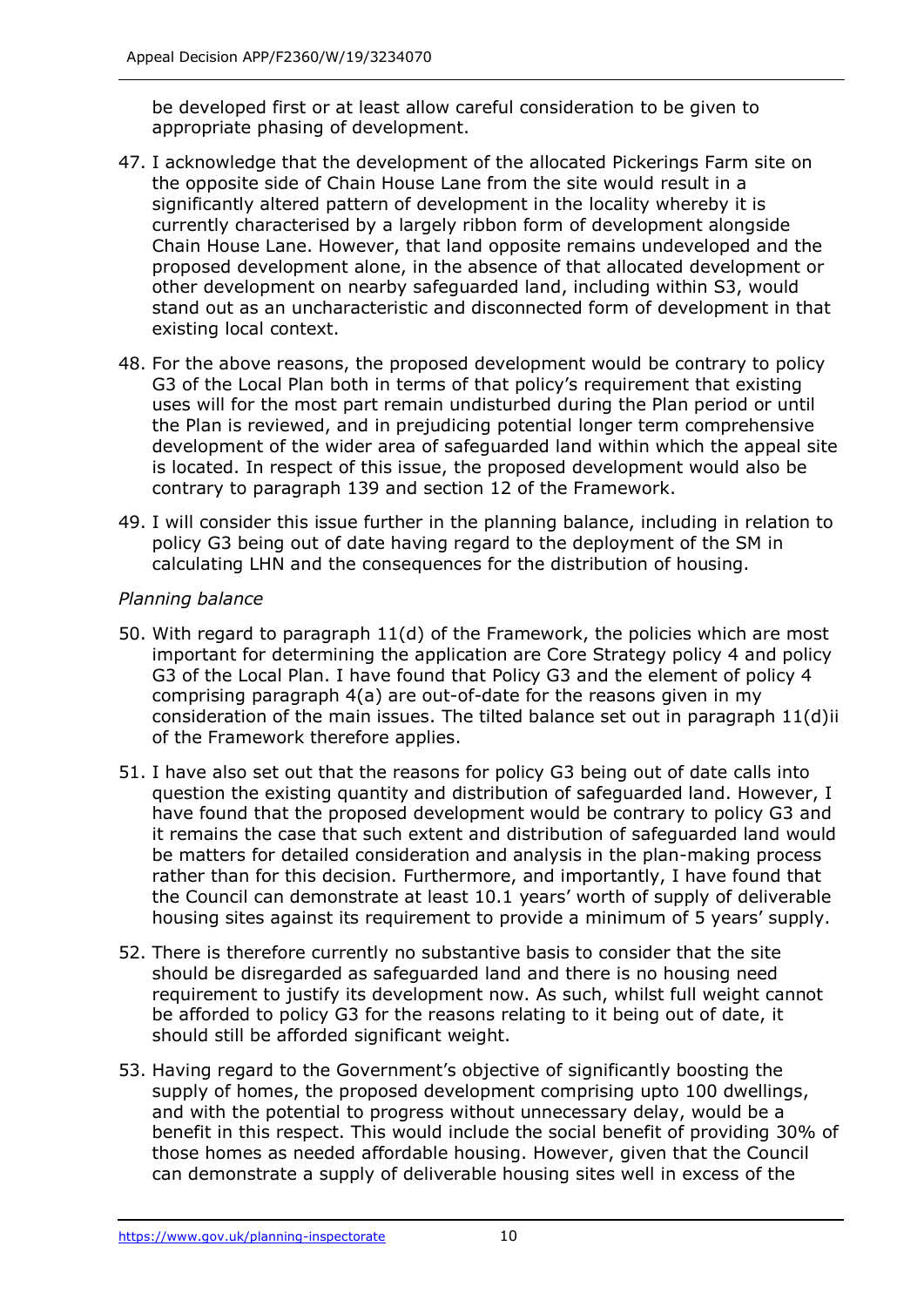minimum 5 year requirement, this significantly reduces the weight attached to such benefits.

- 54. As identified by my colleague in the quashed decision, the proposed development would have potential local economic benefits arising from construction jobs and support to construction related businesses; additional spending by prospective residents; the payment of the New Homes Bonus and additional Council Tax revenue. Provision of on-site public open space would also have the potential to benefit existing local residents as well as prospective occupiers. However, private amenity space, in the absence of any substantive evidence that it would be anything significantly more than that required to provide an acceptable living environment for prospective residents, would be unlikely to have wider benefit. Furthermore, I do not consider it likely that any new landscaping would necessarily be anything other than a neutral factor given that it would be in association with the proposed development which would represent a distinct change to the current open countryside character of the site.
- 55. Proposed financial contributions towards bus transport improvements, cycle parking at Lostock Hall train station, and improvements to off-site playing pitch and play space would have the potential to benefit existing local residents. However, such provision would fundamentally mitigate the effects of the proposed additional housing, thereby attracting little weight.
- 56. I note that the Cardwell Farm appeal was allowed following the application of the tilted balance. However, in that case, where there was also some limited harm to the character and appearance of the area, it was on the basis of there not being a 5 year HLS, unlike in this case, and it did not involve the issue of safeguarded land. The circumstances are therefore different, and I have in any case determined this appeal on its own merits.
- 57. For the above reasons, in light of my finding that significant weight should continue to be afforded to policy G3 despite being out of date, the proposed development's conflict with the site being within safeguarded land and the unacceptable harm that would be caused in terms of prejudicing potential longer term comprehensive development of the wider area of safeguarded land within which the appeal site is located, would significantly and demonstrably outweigh the benefits identified, when assessed against the policies in the Framework taken as a whole.

## **Conclusion**

58. For the above reasons, I conclude that the appeal should be dismissed.

## *Andrew Dawe*

INSPECTOR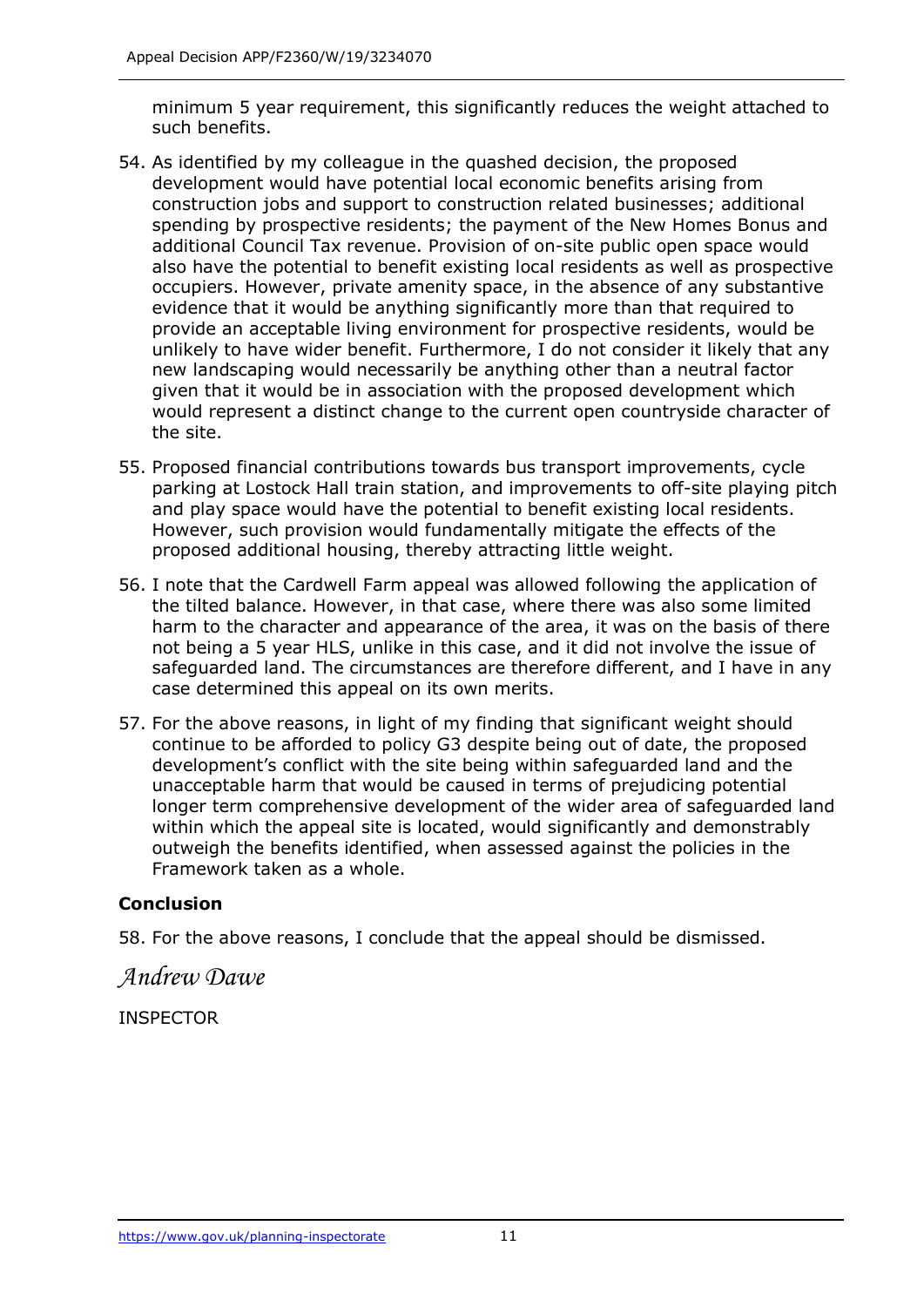#### **APPEARANCES**

FOR THE LOCAL PLANNING AUTHORITY:

He called:

Nick Ireland BA (Hons) MTPI MRTPI Director, Strategic Planning Team,

FOR THE APPELLANT:

He called:

Ben Pycroft BA (Hons) Dip TP MRTPI Director, Emery Planning

Stephen Harris BSc (Hons) MRTPI Director, Emery Planning

INTERESTED PERSONS:

Michael Collison **Local resident** 

Alan Pemberton Local resident

Giles Cannock QC **Instructed by Tasneem Safdar of** South Ribble Borough Council

Greg Boyd BSc (Hons) MRTPI Senior Planner, Strategic Planning Team, Iceni Projects Limited

Iceni Projects Limited

Vincent Fraser QC **Instructed by Stephen Harris of** Emery Planning

Councillor Karen Walton **South Ribble Borough Council Ward** Councillor for Farington West

Jean Berry Local resident and on behalf of Say No to Chainhouse Lane Development

Councillor Elaine Robb Parish Councillor for Farington and local resident

#### **INQUIRY DOCUMENTS:**

- 1. Appellant's opening statement.
- 2. Opening submissions of the LPA.
- 3. Copy of notes of verbal presentations by interested parties, made on 16/03/21 unless indicated otherwise, as follows:
	- 3.1. Councillor Karen Walton
	- 3.2. Jean Berry
	- 3.3. Councillor Elaine Robb